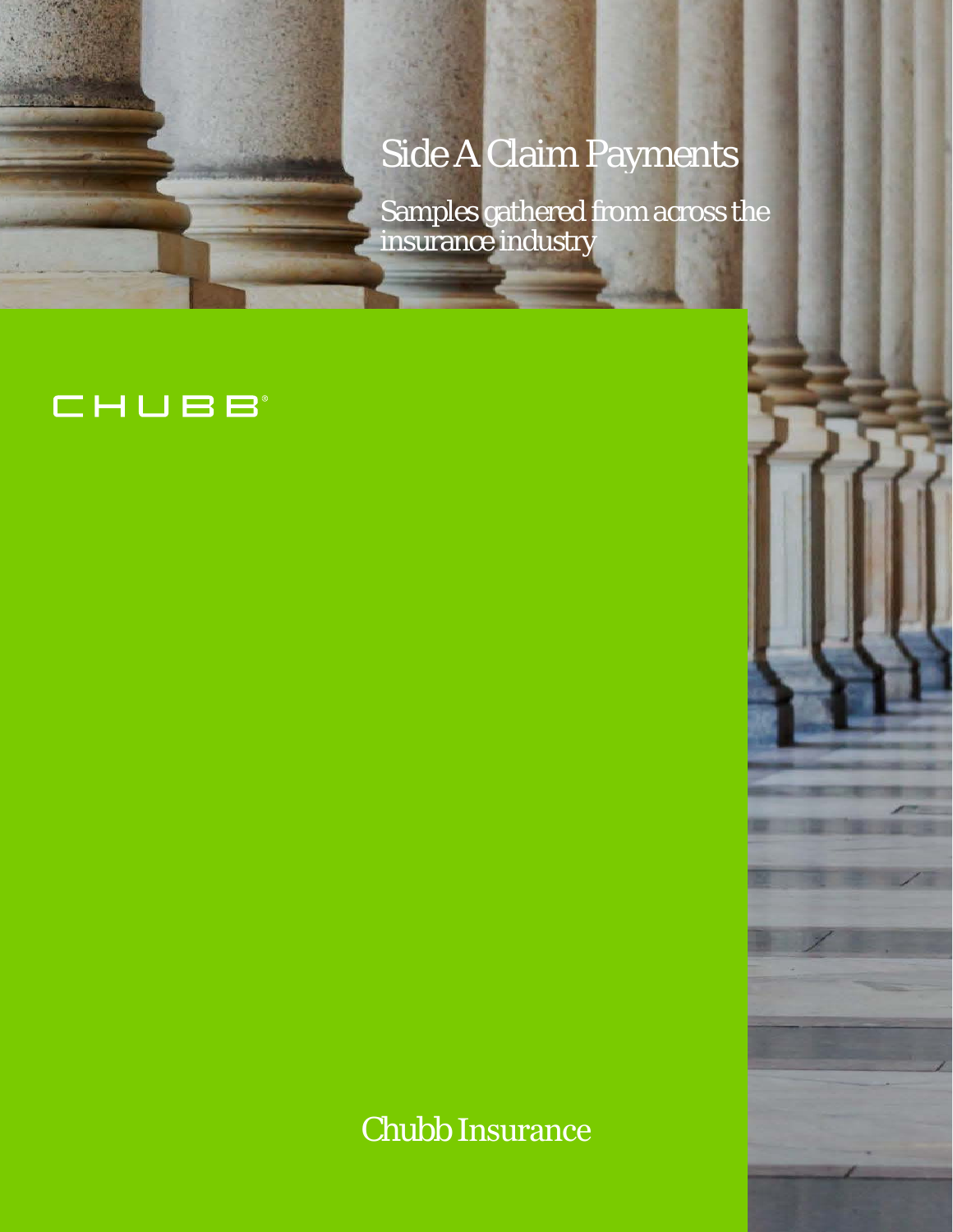# Sample Side A Claim Payments

# Samples gathered from across the industry

 and then by the insured's industry sector. Corporate directors and officers are increasingly vulnerable to claims for alleged wrongdoing in a wide variety of contexts. The following samples, which include examples from Chubb's own paid claims inventory, are illustrative of the types of claim payments made under a D&O insurance policy that are typically not indemnified by the corporation. They are categorized by the nature of the payment

 This summary is not an exhaustive list of all Side A claim payments or potential types of Side A claims. These samples are gathered from across the insurance industry and derived from publicly available information.

| <b>Type of Claim</b>                                    | Page                    |  |
|---------------------------------------------------------|-------------------------|--|
| <b>Shareholder Derivative Lawsuits</b>                  | 3                       |  |
| <b>Communications</b>                                   | 3                       |  |
| <b>Consumer Products &amp; Services</b>                 | 3                       |  |
| <b>Energy</b>                                           | 3                       |  |
| <b>Financial Services</b>                               | $\overline{\mathbf{4}}$ |  |
| Healthcare                                              | $\overline{\mathbf{4}}$ |  |
| <b>Industrial Goods</b>                                 | $\mathbf{5}$            |  |
| Pharmaceuticals                                         | 5                       |  |
| Media                                                   | 6                       |  |
| <b>Technology</b>                                       | 6                       |  |
| <b>Financial Insolvency</b>                             | 7                       |  |
| Construction                                            | 7                       |  |
| <b>Consulting Services</b>                              | 7                       |  |
| <b>Consumer Goods</b>                                   | 7                       |  |
| <b>Financial Services</b>                               | 7                       |  |
| <b>Industrial Goods</b>                                 | 8                       |  |
| Healthcare                                              | 8                       |  |
| Media                                                   | 8                       |  |
| <b>Pharmaceuticals</b>                                  | 8                       |  |
| <b>FDIC Claims against the D&amp;Os of Failed Banks</b> | 9                       |  |
| <b>DIC Coverage</b>                                     | 10                      |  |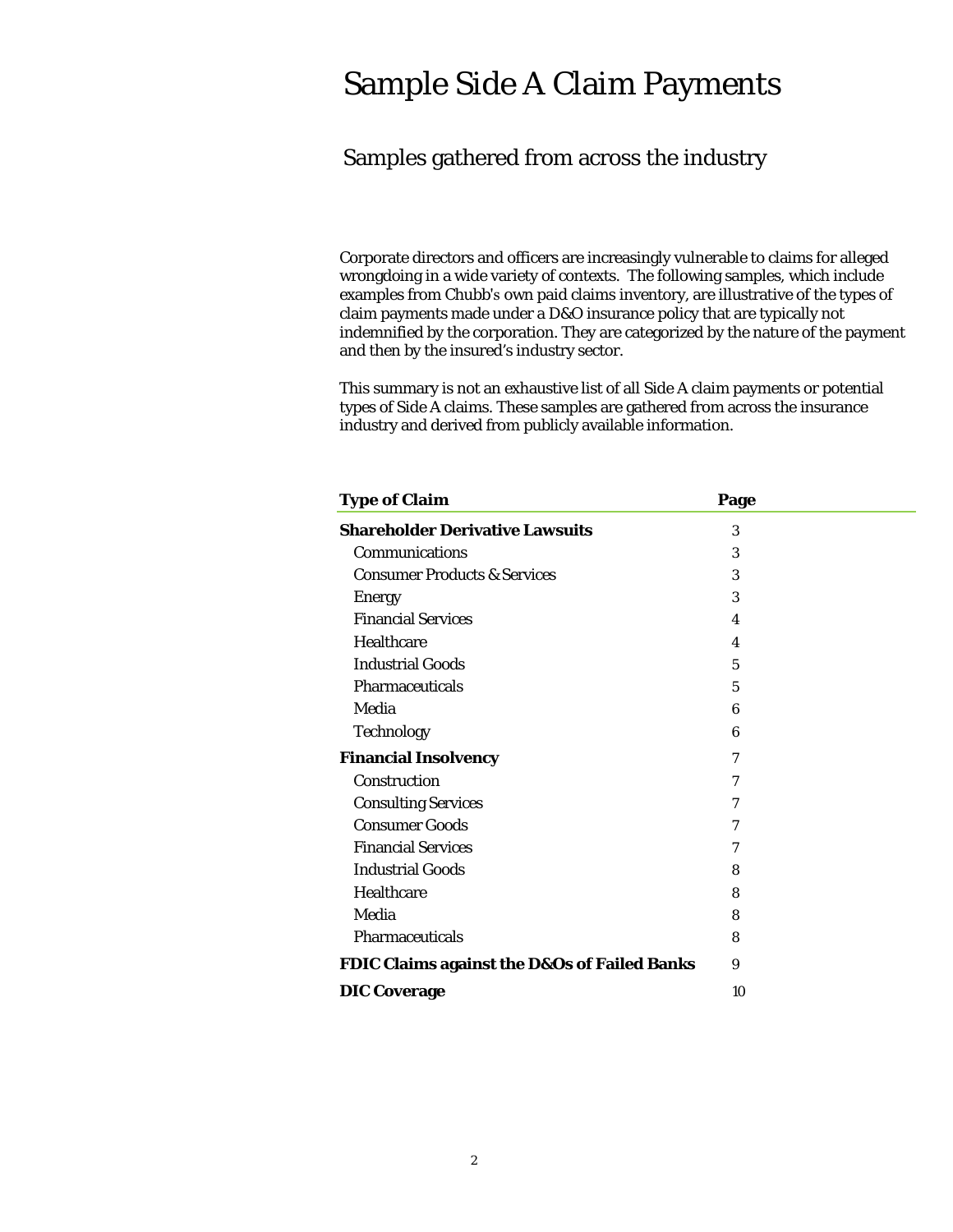#### <span id="page-2-0"></span>**Shareholder Derivative Lawsuits**

#### <span id="page-2-1"></span>**Communications**

| <b>Settlement Summary</b>                                                                                                                                                                                                                                                                                                                | <b>Details</b>                                                                                                                                                                                                                       | <b>Payment</b> |
|------------------------------------------------------------------------------------------------------------------------------------------------------------------------------------------------------------------------------------------------------------------------------------------------------------------------------------------|--------------------------------------------------------------------------------------------------------------------------------------------------------------------------------------------------------------------------------------|----------------|
| Settlement of shareholder derivative litigation arising out of insider<br>trading and fraudulent accounting.                                                                                                                                                                                                                             | • The Company was required to restate its financials.<br>• A related shareholder class action lawsuit settled for<br>\$400 million                                                                                                   | \$25 m         |
| Settlement of shareholder derivative litigation alleging the<br>company's D&Os breached their fiduciary duties by issuing false<br>statements about the company's financial results and projections<br>and ability to manufacture new products, and then authorizing a<br>\$75 million repurchase of company stock at an inflated price. | • Company's enacted corporate governance reforms<br>• \$9.5 million fee and expense award to the plaintiffs'<br>lawyers.<br>• The underlying ABC insurance was exhausted in the<br>settlement of a related securities fraud lawsuit. | \$6.65~m       |

#### <span id="page-2-2"></span>**Consumer Products & Services**

| <b>Settlement Summary</b>                                                                                                                                                                                                                           | <b>Details</b>                                                                                                                                                                                                                     | <b>Payment</b>     |
|-----------------------------------------------------------------------------------------------------------------------------------------------------------------------------------------------------------------------------------------------------|------------------------------------------------------------------------------------------------------------------------------------------------------------------------------------------------------------------------------------|--------------------|
| Settlement of shareholder derivative litigation arising out of accounting<br>irregularities, including improper recognition of fictitious revenues and the<br>manipulation of merger reserves.                                                      | • Ten D&Os resigned<br>Company restated its financial<br>$\bullet$<br>statements for multiple years<br>• Certain D&Os were criminally<br>convicted<br>• The related shareholder class action<br>lawsuit settled for \$2.8 billion. | $$54\,\mathrm{m}$  |
| Settlement of shareholder derivative lawsuit arising out of stock option<br>backdating practices by the D&Os of the corporation.                                                                                                                    | In addition, the corporation separately<br>paid a \$2.5 million fee award to the<br>plaintiffs' lawyers.                                                                                                                           | \$7.25 m           |
| Settlement of shareholder derivative litigation alleging the company's D&Os<br>breached their fiduciary duties by failing to properly manage the company,<br>failing to prevent alleged fraud and criminal conduct by certain company<br>employees. | A related securities class action lawsuit<br>settled for \$10 million.                                                                                                                                                             | \$6.4 m            |
| Settlement of shareholder derivative litigation arising from the company's<br>alleged failure to comply with regulatory requirements, which raised concerns<br>about the company's internal controls.                                               |                                                                                                                                                                                                                                    | \$1.3 <sub>m</sub> |

# <span id="page-2-3"></span>**Energy**

| <b>Settlement Summary</b>                                                                                                                                                                                                                                                                                    | <b>Related Details</b>                                                                                              | <b>Payment</b>    |
|--------------------------------------------------------------------------------------------------------------------------------------------------------------------------------------------------------------------------------------------------------------------------------------------------------------|---------------------------------------------------------------------------------------------------------------------|-------------------|
| Settlement of shareholder derivative litigation alleging, among other things,<br>wrongdoing by directors and officers in connection with the former CEO's self-<br>dealing, misappropriation of the Company's assets and usurpation of the<br>Company's corporate opportunities.                             | Proceeds of this settlement will be used to<br>fund the settlement of a related securities<br>class action lawsuit. | \$38 <sub>m</sub> |
| Settlement of shareholder derivative litigation arising out of an energy<br>company's: (i) restatement of its financials; (ii) alleged failure to maintain its<br>transmission lines, thereby causing a massive electrical black-out; and (iii)<br>alleged concealment of problems at one of its facilities. | A related shareholder class action lawsuit<br>settled for \$89.5 million.                                           | \$25 m            |
| Settlement of shareholder derivative litigation alleging the company's directors<br>breached their fiduciary duties by failing to prevent certain officers from looting<br>company assets, which resulted in the company filing false financial statements.                                                  | A related securities class action lawsuit<br>settled for \$30 million.                                              | \$12.5 m          |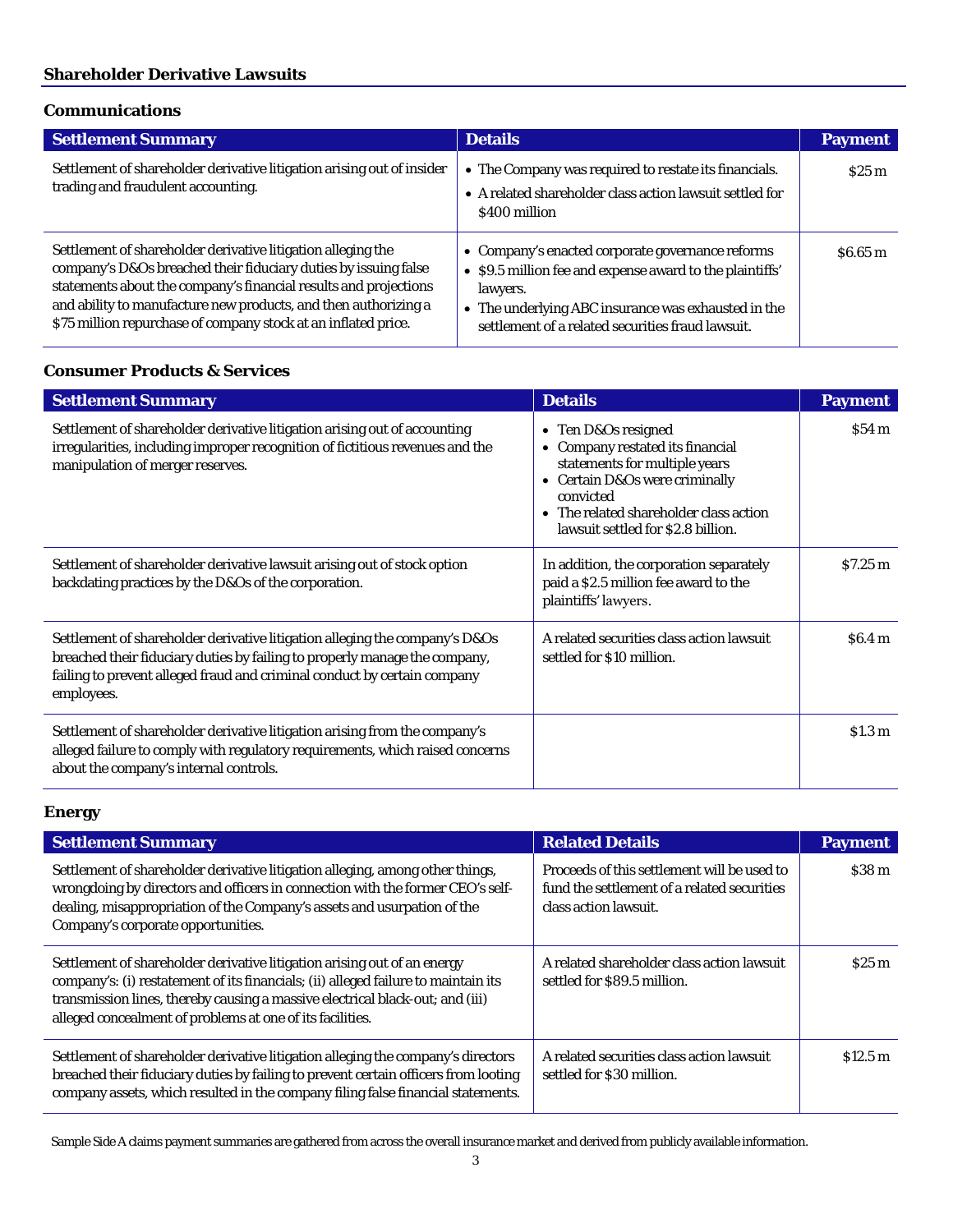### <span id="page-3-0"></span>**Financial Services**

| <b>Settlement Summary</b>                                                                                                                                                                                                                                                                                                                                                                                                                           | <b>Related Details</b>                                                      | <b>Payment</b>     |
|-----------------------------------------------------------------------------------------------------------------------------------------------------------------------------------------------------------------------------------------------------------------------------------------------------------------------------------------------------------------------------------------------------------------------------------------------------|-----------------------------------------------------------------------------|--------------------|
| Settlement of shareholder derivative litigation alleging that the directors and officers breached<br>their fiduciary duties in connection with accounting problems at the company and bonus<br>payments made to the company's executives.                                                                                                                                                                                                           | A related securities class<br>action lawsuit settled for<br>\$725 million.  | \$90 <sub>m</sub>  |
| Settlement of shareholder derivative litigation alleging that certain company executives<br>diverted money away from the company into private affiliates controlled by those individuals.                                                                                                                                                                                                                                                           |                                                                             | \$88.5 m           |
| Settlement of shareholder derivative litigation arising out of a company's alleged failure to<br>conduct adequate due diligence in connection with a corporate acquisition and failure to<br>disclose potential weaknesses in the acquired company's financial condition. Shortly after the<br>acquisition, the acquired company reported over \$15 billion in losses, which caused a 50%<br>decline in the price of the acquiring company's stock. | A related securities class<br>action lawsuit settled for<br>\$2.43 billion. | \$62.5 m           |
| Settlement of shareholder derivative litigation alleging that certain company directors and<br>officers allowed other executives to loot the company of hundreds of millions of dollars.                                                                                                                                                                                                                                                            | A related securities class<br>action lawsuit settled for<br>\$37.5 million. | \$50 <sub>m</sub>  |
| Settlement of shareholder derivative litigation against a bank's officers and employees. The<br>litigation arose from losses resulting from the bank's purchase of certain loans, which were<br>later written-off by the bank, and the bank's inability to collect monies due from the sale of<br>certain securities.                                                                                                                               |                                                                             | \$35 <sub>m</sub>  |
| Settlement of shareholder derivative litigation alleging that the directors of an insurance<br>company failed to oversee the company's claims handling practices, which resulted in the<br>unlawful denial of disability insurance claims and subjected the company to governmental<br>inspections and investigations, as well as policyholder litigation.                                                                                          |                                                                             | \$30 <sub>m</sub>  |
| Settlement of shareholder derivative litigation arising out of administrative investigations in<br>numerous states concerning allegations that the company's agents used fraudulent and<br>deceptive sales practices.                                                                                                                                                                                                                               |                                                                             | \$4 m              |
| Settlement of shareholder derivative litigation alleging that the company's directors and<br>officers breached their fiduciary duties by permitting the company to engage in improper<br>conduct in connection with foreclosure proceedings.                                                                                                                                                                                                        |                                                                             | \$2.5 <sub>m</sub> |
| Settlement of shareholder derivative litigation alleging the company's directors and officers<br>were responsible for the regulatory fallout that followed the collapse of the auction rate<br>securities market.                                                                                                                                                                                                                                   |                                                                             | \$775,000          |

## <span id="page-3-1"></span>**Healthcare**

| <b>Settlement Summary</b>                                                                                                                                                                                                  | <b>Related Details</b>                                                      | <b>Payment</b> |
|----------------------------------------------------------------------------------------------------------------------------------------------------------------------------------------------------------------------------|-----------------------------------------------------------------------------|----------------|
| Settlement of shareholder derivative litigation alleging that the company's directors and<br>officers breached their fiduciary duties by directing or enabling the company to commit a<br>massive healthcare fraud scheme. | A related securities class<br>action lawsuit settled for<br>\$49.5 million. | \$14 m         |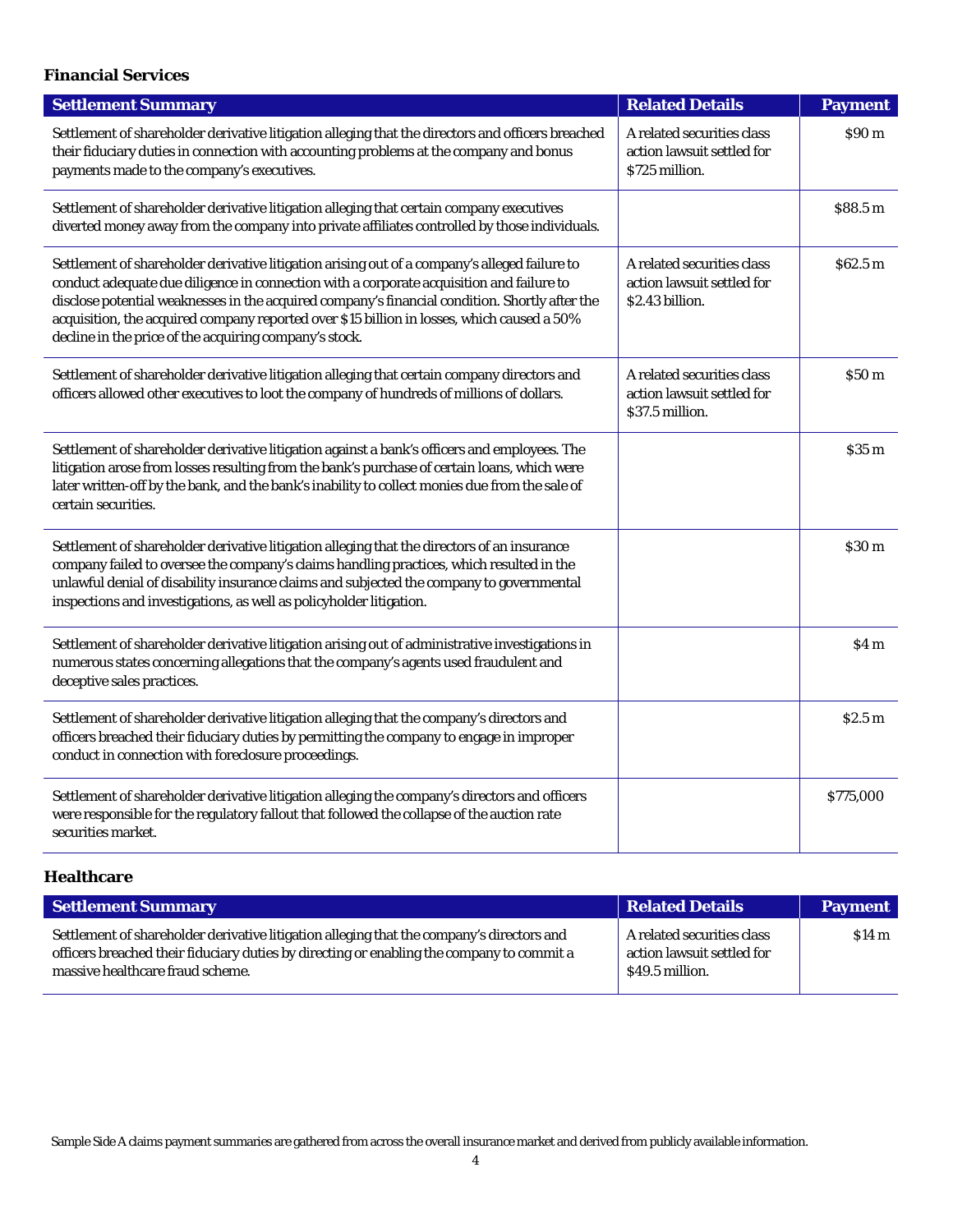#### <span id="page-4-0"></span>**Industrial Goods**

I

| <b>Settlement Summary</b>                                                                                                                                                                                                                                                                                                                                                                                   | <b>Related Details</b>                                                                                                                                                               | <b>Payment</b>       |
|-------------------------------------------------------------------------------------------------------------------------------------------------------------------------------------------------------------------------------------------------------------------------------------------------------------------------------------------------------------------------------------------------------------|--------------------------------------------------------------------------------------------------------------------------------------------------------------------------------------|----------------------|
| Settlement of shareholder derivative litigation alleging the company's<br>directors and officers breached their fiduciary duties in approving the<br>acquisition of another company owned by the CEO for an allegedly excessive<br>amount.                                                                                                                                                                  | The settlement amount, net of legal fees and<br>costs, will ultimately be paid to the company's<br>shareholders as a special dividend.                                               | \$137.5 <sub>m</sub> |
| D&O insurers contributed \$115 million to the settlement, and the company's<br>investment bank contributed an additional \$10 million to the settlement,<br>bringing the total settlement amount to \$147.5 million.                                                                                                                                                                                        |                                                                                                                                                                                      |                      |
| Settlement of shareholder derivative litigation alleging that the company's<br>directors and officers caused or permitted the company to engage in<br>improper accounting practices and file false and misleading financial<br>statements.                                                                                                                                                                  | A related securities fraud class action lawsuit<br>was settled before the derivative litigation<br>settlement for \$220 million, thereby<br>exhausting the underlying ABC insurance. | \$15 <sub>m</sub>    |
| Settlement of shareholder derivative litigation alleging that the company's<br>directors and officers failed to maintain adequate internal accounting<br>controls over a foreign company subsidiary, entered into self-interested<br>transactions, and attempted to cover up their misconduct by terminating the<br>company's independent auditor and conducting a sham special committee<br>investigation. |                                                                                                                                                                                      | \$3.25 <sub>m</sub>  |
| Settlement of shareholder derivative litigation alleging that the company's<br>board failed to exercise proper oversight with respect to the company's<br>compliance with environmental and worker safety laws and regulations.                                                                                                                                                                             |                                                                                                                                                                                      | \$2.7 <sub>m</sub>   |

#### <span id="page-4-1"></span>**Pharmaceuticals**

| <b>Settlement Summary</b>                                                                                                                                                                                                                                                                                                                             | <b>Related Details</b>                                                    | <b>Payment</b>    |
|-------------------------------------------------------------------------------------------------------------------------------------------------------------------------------------------------------------------------------------------------------------------------------------------------------------------------------------------------------|---------------------------------------------------------------------------|-------------------|
| Settlement of shareholder derivative litigation alleging that the company's directors and officers<br>breached their fiduciary duties by failing to detect and prevent the company's improper marketing<br>of its products, which ultimately resulted in massive criminal fines and civil penalties.                                                  |                                                                           | \$75 m            |
| Settlement of shareholder derivative litigation alleging that the company's directors breached their<br>fiduciary duties by failing to correct certain problems that resulted in a regulatory fine and the<br>removal of a substantial number of the company's products from the market.                                                              |                                                                           | \$29 <sub>m</sub> |
| Settlement of shareholder derivative litigation alleging that a pharmaceutical company's directors<br>and officers caused the company to hire a stock promotion firm whose efforts artificially increased<br>the company's stock price, thereby allowing the directors and officers to sell their company<br>holdings and obtain substantial profits. |                                                                           | \$19.5 m          |
| \$15 million of the total amount paid was used as a "pass through" payment to fund a portion of a<br>\$20 million settlement of related securities class action litigation. \$4.5 million of the total<br>amount paid was a separate plaintiffs' legal fee payment.                                                                                   |                                                                           |                   |
| Settlement of shareholder derivative litigation alleging that the company's directors and officers<br>ignored various red flags about misconduct being committed by certain of the company's<br>subsidiaries.                                                                                                                                         |                                                                           | \$10.45 m         |
| Settlement of shareholder derivative litigation arising from allegations that the company's<br>directors and officers breached their fiduciary duties in omitting material information from the<br>company's SEC filings about the financial prospects of the company's principal pharmaceutical<br>product.                                          | A related securities class<br>action lawsuit settled for<br>\$40 million. | S4.5m             |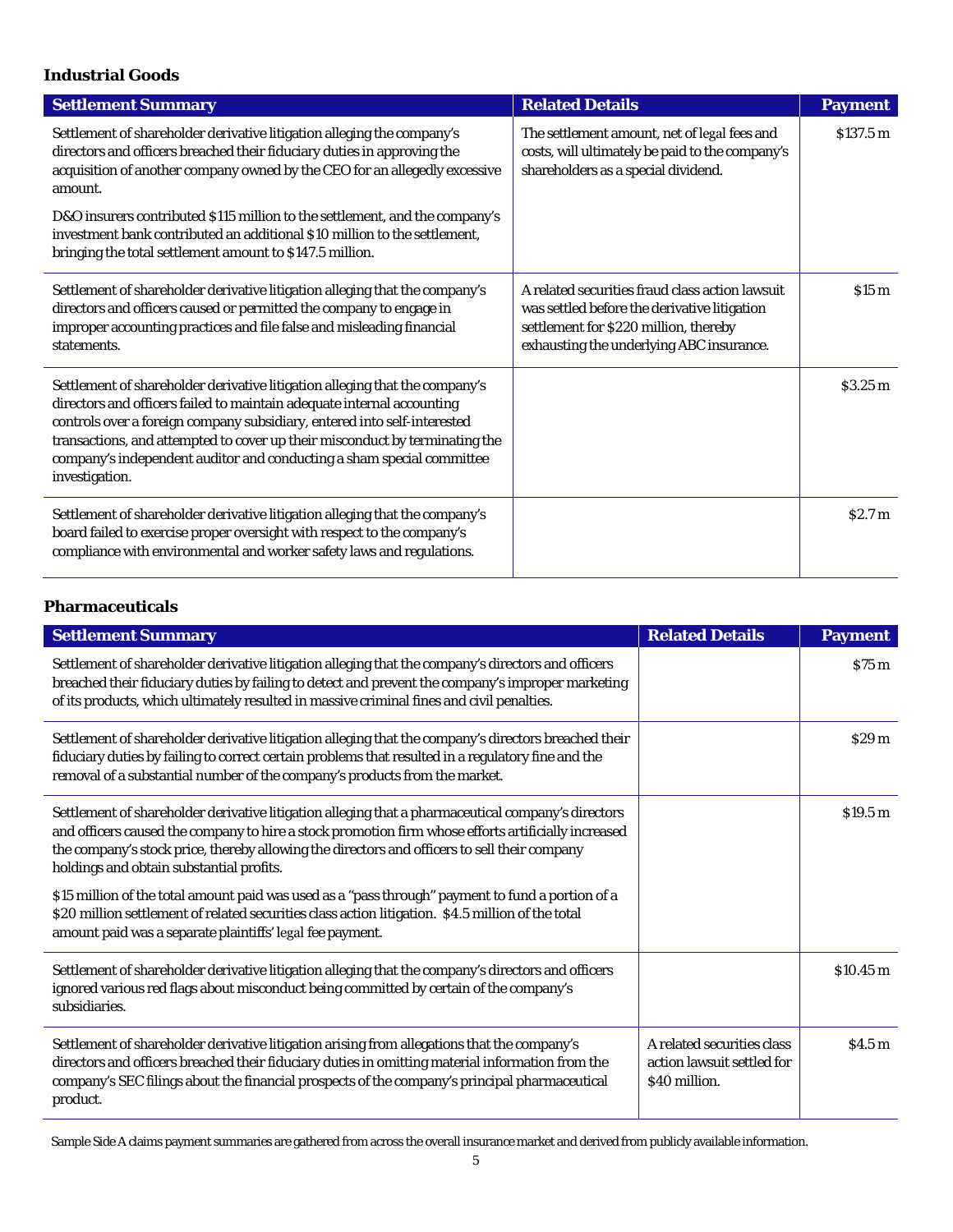| Settlement of shareholder derivative litigation arising from the company's alleged improper<br>activity in a foreign country in violation of the Foreign Corrupt Practices Act.                                                                                                                              | \$2.5 <sub>m</sub> |
|--------------------------------------------------------------------------------------------------------------------------------------------------------------------------------------------------------------------------------------------------------------------------------------------------------------|--------------------|
| Settlement of shareholder derivative litigation alleging that the company's directors and officers<br>breached their fiduciary duties by causing or allowing the company to conceal negative<br>information about products in development and improperly market other products that the<br>company produced. | \$2.2 <sub>m</sub> |

#### <span id="page-5-0"></span>**Media**

| <b>Settlement Summary</b>                                                                                                                                                                                                                       | <b>Related Details</b> | <b>Payment</b> |
|-------------------------------------------------------------------------------------------------------------------------------------------------------------------------------------------------------------------------------------------------|------------------------|----------------|
| Settlement of shareholder derivative litigation alleging the company's directors breached their<br>fiduciary duties in approving the acquisition of another company through an unfair process and at<br>an unfair, inflated price.              |                        | \$139 m        |
| The plaintiffs also alleged the directors did not implement controls that would have prevented the<br>company's misuse of certain private electronic data, which in turn resulted in significant negative<br>publicity and harm to the company. |                        |                |

# <span id="page-5-1"></span>**Technology**

| <b>Settlement Summary</b>                                                                                                                                                                                                                                                                                                                                                                                                                                                                                                                 | <b>Related Details</b>                                                        | <b>Payment</b>     |
|-------------------------------------------------------------------------------------------------------------------------------------------------------------------------------------------------------------------------------------------------------------------------------------------------------------------------------------------------------------------------------------------------------------------------------------------------------------------------------------------------------------------------------------------|-------------------------------------------------------------------------------|--------------------|
| Settlement of shareholder derivative litigation alleging the company's directors and officers<br>breached fiduciary duties in negotiating and approving a deal in which a majority owner of the<br>company's stock would sell a large block of company stock to the company and to two senior<br>officers of the company at a discount off of the market price. The plaintiffs alleged the two officers<br>usurped a corporate opportunity by not allowing the company to purchase all of the shares being<br>sold at a discounted price. |                                                                               | \$275 m            |
| Settlement of shareholder derivative litigation arising from the company's directors and officers<br>engaging in an alleged options backdating scheme.<br>\$43.3 million of the \$118 million settlement payment reimbursed the company for defence costs<br>advanced to the directors and officers, \$11.5 million consisted of an award of plaintiffs' lawyers'<br>fees, and the remaining \$63.2 million was paid to the company as damages.                                                                                           | A related securities class<br>action lawsuit settled for<br>\$160.5 million.  | \$118 <sub>m</sub> |
| Settlement of shareholder derivative litigation alleging that the company's former CEO and its<br>directors misled shareholders about the value of the company and its future success in order to<br>profit from their own stock sales.                                                                                                                                                                                                                                                                                                   | A related securities class<br>action lawsuit settled for<br>\$34.3 million.   | \$83 <sub>m</sub>  |
| Settlement of a shareholder derivative lawsuit arising out of stock option backdating practices by<br>the directors and officers of the company.                                                                                                                                                                                                                                                                                                                                                                                          | A related securities class<br>action lawsuit was<br>settled for \$65 million. | \$24 m             |
| Settlement of a shareholder derivative lawsuit arising out of the company's alleged false and<br>misleading statements to investors about the company's development of a product, which was<br>touted by the defendant directors and officers to be a key part of the company's future financial<br>growth.                                                                                                                                                                                                                               | A related securities class<br>action lawsuit was<br>settled for \$55 million. | \$22 m             |
| Settlement of a shareholder derivative lawsuit filed against a company's directors and officers.<br>Plaintiffs generally alleged that the directors and officers breached their fiduciary duties,<br>committed corporate waste, and were unjustly enriched in connection with the integration of<br>assets received in a merger.                                                                                                                                                                                                          |                                                                               | \$150,000          |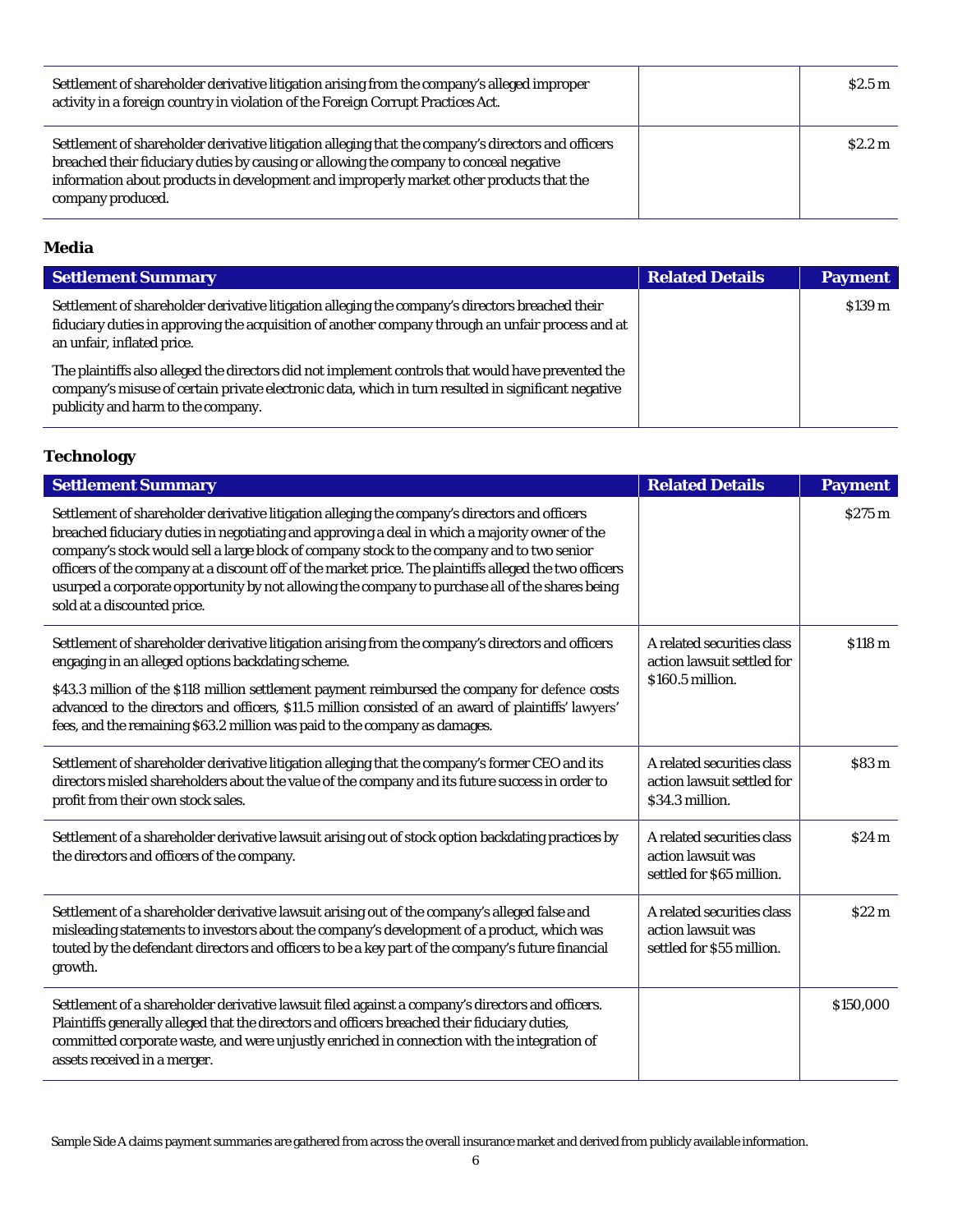# <span id="page-6-0"></span>**Financial Insolvency**

#### <span id="page-6-1"></span>**Construction**

| <b>Settlement Summary</b>                                                                                                                                                                                                                                                                                                                                                                                                | <b>Related Details</b> | <b>Payment</b> |
|--------------------------------------------------------------------------------------------------------------------------------------------------------------------------------------------------------------------------------------------------------------------------------------------------------------------------------------------------------------------------------------------------------------------------|------------------------|----------------|
| Settlement of an adversary proceeding filed by the litigation trust of a bankrupt company against the<br>company's directors and officers. The trust generally alleged that the directors and officers breached<br>fiduciary duties owed to certain of the bankrupt entities by saddling those entities with debt for their<br>own personal gain and by misappropriating funds from the entities for their personal use. |                        | \$1.16~m       |

# <span id="page-6-2"></span>**Consulting Services**

| <b>Settlement Summary</b>                                                                                                                                                                                                                               | <b>Related Details</b> | <b>Payment</b>    |
|---------------------------------------------------------------------------------------------------------------------------------------------------------------------------------------------------------------------------------------------------------|------------------------|-------------------|
| Settlement of a lawsuit by a litigation trust against the former directors of a bankrupt company for<br>breaches of fiduciary duty in failing to oversee the sale of certain of company assets, which was<br>purportedly necessary to avoid bankruptcy. |                        | $$55\,\mathrm{m}$ |

## <span id="page-6-3"></span>**Consumer Goods**

| <b>Settlement Summary</b>                                                                                                                                                                                                                                                                                                                                                                                                                                 | <b>Related Details</b>                                                                       | <b>Payment</b> |
|-----------------------------------------------------------------------------------------------------------------------------------------------------------------------------------------------------------------------------------------------------------------------------------------------------------------------------------------------------------------------------------------------------------------------------------------------------------|----------------------------------------------------------------------------------------------|----------------|
| Settlement of an adversary proceeding filed by a bankruptcy trustee against the former directors and<br>officers of a national car dealership based on allegations the company made improper payments for<br>the benefit of insiders before filing for bankruptcy.                                                                                                                                                                                        | The insurer also paid<br>\$900,000 in defence<br>costs under a Side A<br>insuring agreement. | \$644,000      |
| Settlement of a claim against a former officer of a bankrupt apparel company by a state tax authority<br>seeking payment by that individual of several million dollars in sales and use taxes that the company<br>purported owed but did not pay. The tax authority alleged that the individual officer was a<br>"responsible person" under the relevant tax statute and was therefore jointly and severally liable for<br>the company's tax obligations. |                                                                                              | \$150,000      |

### <span id="page-6-4"></span>**Financial Services**

| <b>Settlement Summary</b>                                                                                                                                                                                                                                                                                                                                                                                                                                                        | <b>Related Details</b>                                                                                                                       | <b>Payment</b> |
|----------------------------------------------------------------------------------------------------------------------------------------------------------------------------------------------------------------------------------------------------------------------------------------------------------------------------------------------------------------------------------------------------------------------------------------------------------------------------------|----------------------------------------------------------------------------------------------------------------------------------------------|----------------|
| Settlement of class action securities fraud lawsuits against a financial institution's directors and<br>officers alleging that they made material misstatements about the company's financial health. The<br>company ultimately collapsed, prompting a number of lawsuits filed against the company's directors<br>and officers, in addition to lawsuits filed against certain investment banks that underwrote the<br>company's securities offerings and the company's auditor. | The investment banks<br>and auditor agreed to pay<br>\$74 million and \$65<br>million, respectively, in<br>separate settlements.             | \$64.5 m       |
| Settlement of a series of class action and "opt-out" securities fraud lawsuits arising from a financial<br>institution's exposure to subprime-related products and other high-risk collateralized debt<br>obligations.                                                                                                                                                                                                                                                           | The Side-A coverage<br>applied because the<br>financial institution filed<br>for bankruptcy and there<br>were no underlying ABC<br>policies. | \$25 m         |
| Settlement of a securities class action filed by shareholders of a bank holding company. The bank<br>had been closed by its regulators, and the holding company later filed for bankruptcy protection.                                                                                                                                                                                                                                                                           |                                                                                                                                              | S7m            |
| Settlement of an adversary proceeding filed by a bankruptcy trustee against the former directors and<br>officers of a bankrupt company. The trustee generally alleged that the directors and officers breached<br>their fiduciary duties to the company by misappropriating and fraudulently transferring company<br>assets before the company filed for bankruptcy.                                                                                                             |                                                                                                                                              | \$475,000      |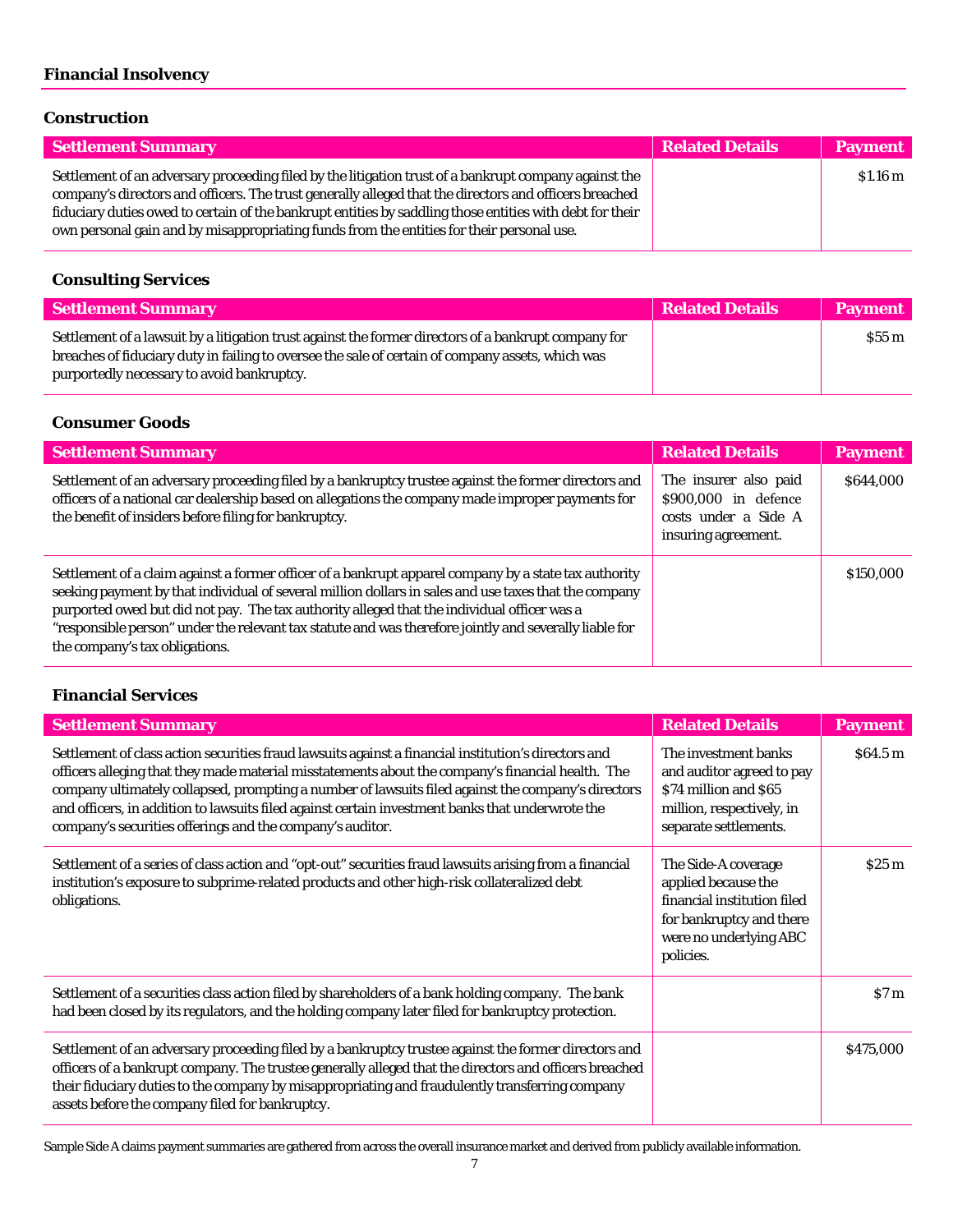## <span id="page-7-0"></span>**Industrial Goods**

| <b>Settlement Summary</b>                                                                                                                                                                                                                                                                                                                                                                                                                                                                                             | <b>Related Details</b>                                                                                                                                             | <b>Payment</b>     |
|-----------------------------------------------------------------------------------------------------------------------------------------------------------------------------------------------------------------------------------------------------------------------------------------------------------------------------------------------------------------------------------------------------------------------------------------------------------------------------------------------------------------------|--------------------------------------------------------------------------------------------------------------------------------------------------------------------|--------------------|
| Settlement of claims against a bankrupt company's directors and officers by the company's<br>unsecured creditors' committee alleging that the defendants were responsible for substantial<br>fraudulent transfers and breaches of fiduciary duty in connection with a leveraged buy-out<br>transaction that purportedly left the company insolvent.                                                                                                                                                                   | Total settlement was \$110<br>million, but \$10 million of<br>that amount was funded by<br>personal contributions from<br>the defendant directors and<br>officers. | \$100 <sub>m</sub> |
| Payment of defence costs and a settlement in claims by creditors of a bankrupt company<br>against the company's directors and officers. The plaintiffs alleged the defendants breached their<br>fiduciary duties by delaying the liquidation of the debtor company after they learned the<br>company's restructuring effort would fail. The delay was allegedly part of a plan by certain<br>directors to personally acquire the company's most profitable assets before the assets were<br>liquidated in bankruptcy. |                                                                                                                                                                    | \$85m              |

# <span id="page-7-1"></span>**Healthcare**

| <b>Settlement Summary</b>                                                                                                                                                                                                                                                                                   | <b>Related Details</b>                                                                                                                                                     | <b>Payment</b>     |
|-------------------------------------------------------------------------------------------------------------------------------------------------------------------------------------------------------------------------------------------------------------------------------------------------------------|----------------------------------------------------------------------------------------------------------------------------------------------------------------------------|--------------------|
| Settlement of a shareholder class action against a company and its directors and officers arising<br>from a "going-private" transaction. The plaintiffs alleged the company's directors allegedly<br>breached their duties by approving the merger and issuing a false proxy statement about the<br>merger. | Approximately two years after<br>the transaction closed, the<br>company filed for bankruptcy,<br>which resulted in the insurers<br>funding the settlement under<br>Side A. | \$6.6 <sub>m</sub> |

#### <span id="page-7-2"></span>**Media**

| <b>Settlement Summary</b>                                                                                                                                                                                                                                                                                                                                                                      | <b>Related Details</b>                                                                                     | <b>Payment</b>    |
|------------------------------------------------------------------------------------------------------------------------------------------------------------------------------------------------------------------------------------------------------------------------------------------------------------------------------------------------------------------------------------------------|------------------------------------------------------------------------------------------------------------|-------------------|
| Settlement of a lawsuit filed by a litigation trustee against the former directors and officers of a<br>media company. The lawsuit arose from a transaction pursuant to which certain shareholders<br>liquidated their interests in the company and the company borrowed significant amounts to<br>fund that transaction. The trustee alleged the transaction caused the company's bankruptcy. | The primary insurer also<br>funded \$4.2 million of<br>defence costs under a Side-A<br>insuring agreement. | $$15.5 \text{ m}$ |

#### <span id="page-7-3"></span>**Pharmaceuticals**

| <b>Settlement Summary</b>                                                                                                                                                                                                                                                                                                                                                                                                                                           | <b>Related Details</b>                                                                                          | <b>Payment</b> |
|---------------------------------------------------------------------------------------------------------------------------------------------------------------------------------------------------------------------------------------------------------------------------------------------------------------------------------------------------------------------------------------------------------------------------------------------------------------------|-----------------------------------------------------------------------------------------------------------------|----------------|
| Settlement of an "opt-out" securities case against the former directors and officers of a<br>pharmaceutical company. A previous securities class action settled for \$40 million, but a group<br>of shareholders opted out of the settlement and filed their own lawsuit. Meanwhile the company<br>filed for bankruptcy protection. The bankruptcy court approved the \$4.25 million settlement of<br>the opt-out litigation from the available insurance proceeds. | Related shareholder<br>derivative litigation had<br>previously settled for a Side-A<br>payment of \$4.5 million | \$4.25 m       |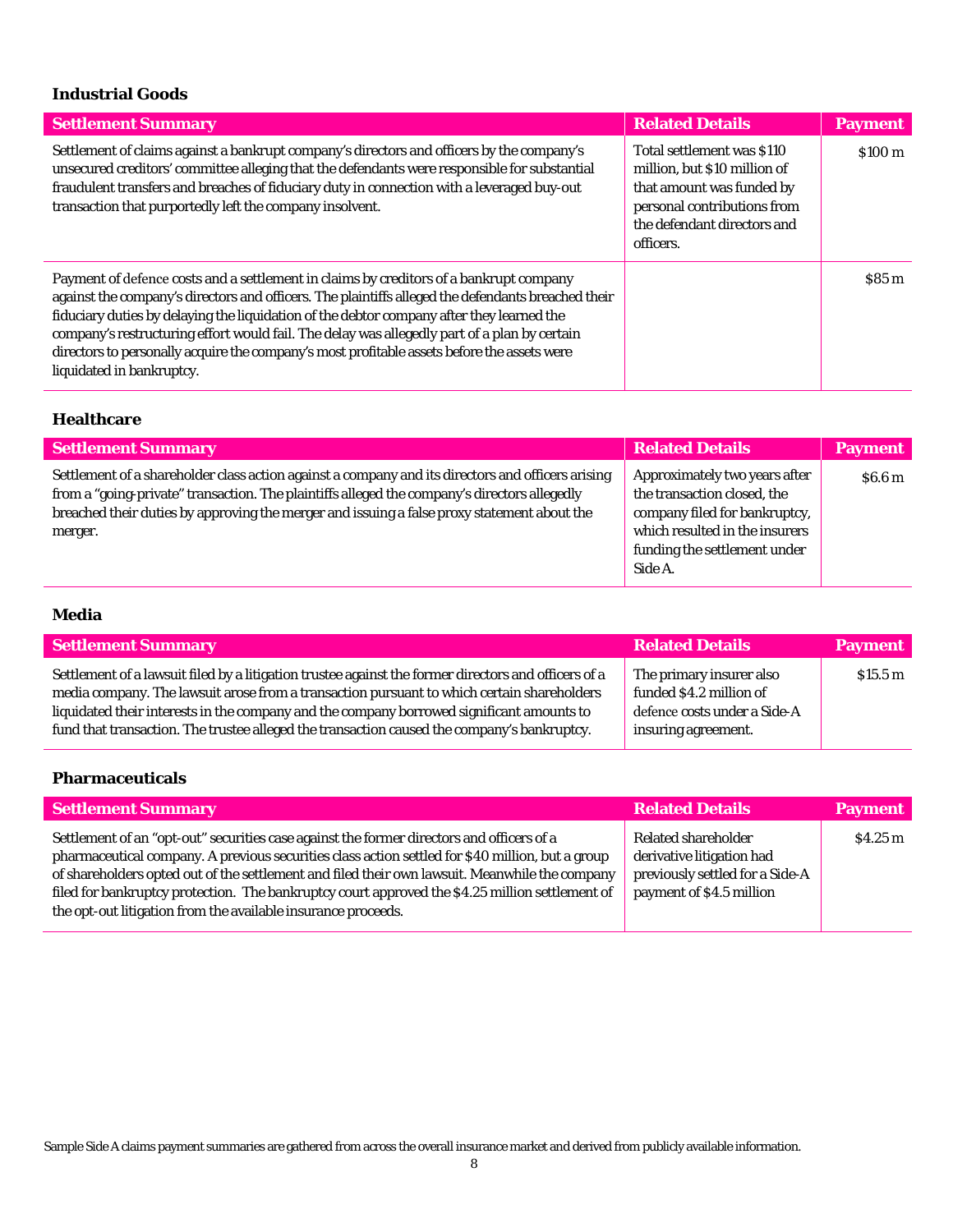#### <span id="page-8-0"></span>**FDIC Claims against the D&Os of Failed Banks**

 The following Side A payments were made to settle allegations by the FDIC in its capacity as receiver of various failed banks. In each matter, the FDIC alleged that the targeted directors and officers breached their fiduciary duties to the respective banks and negligently managed the institutions, ultimately causing the banks to fail.

| <b>Settlement Summary</b>                                                                                                                                                                                                                                                         | <b>Related Details</b>                                                                                                                                        | <b>Payment</b>    |
|-----------------------------------------------------------------------------------------------------------------------------------------------------------------------------------------------------------------------------------------------------------------------------------|---------------------------------------------------------------------------------------------------------------------------------------------------------------|-------------------|
| Side A payment in settlement of allegations by the FDIC that a bank's<br>directors and officers mismanaged the bank by allowing it to engage in high<br>risk lending to subprime borrowers.                                                                                       | The Side A payment was in addition to \$150<br>million paid by underlying ABC insurers to<br>defend and settle related class action securities<br>litigation. | \$40 <sub>m</sub> |
| Side A payment in settlement of allegations by the FDIC that a bank's<br>directors and officers committed gross negligence in approving several loans<br>that ultimately defaulted.                                                                                               | Certain directors agreed to pay personally an<br>additional \$1 million to the FDIC as part of the<br>settlement.                                             | $$33\,\mathrm{m}$ |
| Side A payments to the FDIC and shareholders to settle claims asserted by the<br>FDIC in a demand letter against a failed bank's directors and officers and by<br>shareholders in a securities fraud lawsuit against the directors and officers of<br>the bank's holding company. | \$11.9 million was paid to the FDIC and \$5.5<br>million was paid to shareholders.                                                                            | \$17.4 m          |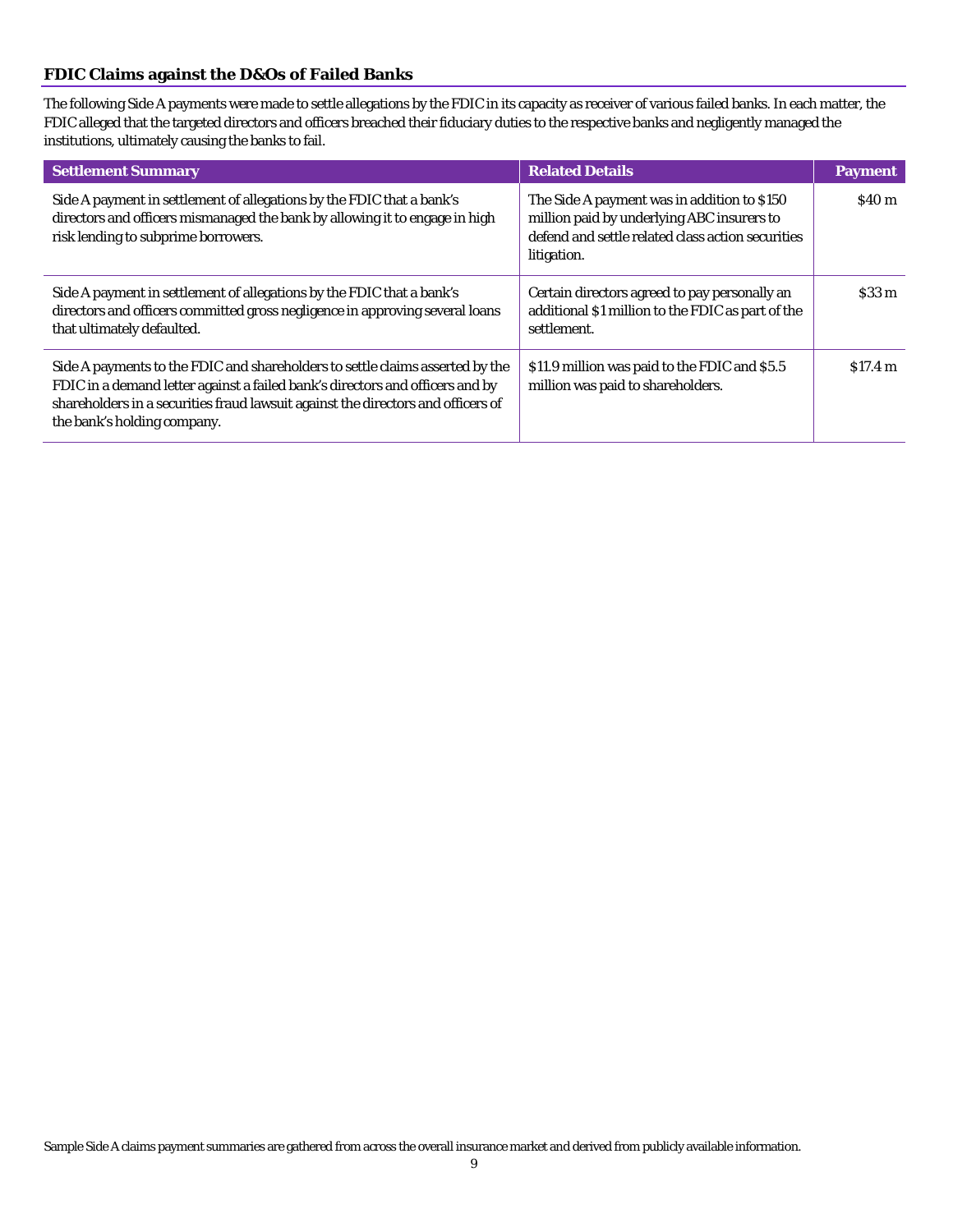#### <span id="page-9-0"></span>**DIC Coverage**

 underlying insurers were unable or unwilling to provide indemnification or simply did not provide coverage. The following Side A Difference in Conditions (DIC) payments were made to settle allegations against directors and officers where the

| <b>Settlement Summary</b>                                                                                                                                                                                                                                                                                                                                                                                                                                                                                          | <b>Related Details</b>                                                                                                                                                                                                                                                                                                                           | <b>Payment</b>            |
|--------------------------------------------------------------------------------------------------------------------------------------------------------------------------------------------------------------------------------------------------------------------------------------------------------------------------------------------------------------------------------------------------------------------------------------------------------------------------------------------------------------------|--------------------------------------------------------------------------------------------------------------------------------------------------------------------------------------------------------------------------------------------------------------------------------------------------------------------------------------------------|---------------------------|
| Side A Excess DIC settlement of a shareholder derivative lawsuit alleging,<br>among other things, wrongdoing by directors and officers in connection with<br>the company's alleged theft of a competitor's trade secrets.                                                                                                                                                                                                                                                                                          | The underlying insurers denied coverage<br>for the claim based on a prior notice<br>exclusion, resulting in the Excess DIC Side<br>A policy dropping down to the individual<br>defendant's contribution to the settlement<br>payment.                                                                                                            | \$6 m                     |
| Defence costs reimbursement to a company under a Side-A Excess DIC<br>Policy, which attached excess of \$100 million of ABC insurance.                                                                                                                                                                                                                                                                                                                                                                             | The insured officers incurred those defence<br>costs in a criminal proceeding, which<br>resulted in the underlying insurers denying<br>coverage for part of the defence costs based<br>on the fraud exclusion, and the insured<br>company refusing to provide<br>indemnification for part of the defence<br>costs.                               | S2m                       |
| Side A Excess DIC settlement of a securities class action lawsuit against the<br>former directors and officers of a bankrupt company. The plaintiffs generally<br>alleged that the insured directors and officers improperly withheld<br>information from a securities purchase agreement about the planned<br>transfer of certain company assets to another company.                                                                                                                                              | The primary ABC policy was exhausted<br>through payment of defence costs, and the<br>company was financially unable to<br>indemnify the director and officer<br>defendants.                                                                                                                                                                      | \$290,000                 |
| Side A DIC settlement of several proceedings against a director of an<br>investment bank for insider trading, including an SEC civil lawsuit and a<br>criminal prosecution. Verdicts against the director in both proceedings were<br>upheld on appeal. In addition to civil penalties, restitution, and a criminal<br>fine, the director incurred approximately \$42 million in defence costs, which<br>the investment bank's board voted not to indemnify.                                                       | The underlying Side A-only insurance<br>carriers denied coverage, based on a<br>conduct exclusion, prompting the Insured<br>to seek coverage from the lead DIC carrier.                                                                                                                                                                          | \$42 m                    |
| Payment by multiple excess Side A DIC insurers in connection with<br>the defence and settlement of class action litigation and governmental<br>investigations that followed the bankruptcy of an investment company.                                                                                                                                                                                                                                                                                               | The Side A DIC insurers agreed to pay<br>defence costs and fund a settlement of the<br>litigation after the underlying ABC insurers<br>denied coverage pursuant to a broad<br>professional services exclusion.                                                                                                                                   | \$12 m                    |
| Side A-only DIC policy settlement of a cross-complaint against a former<br>officer of an insurance company that was placed into liquidation by a state<br>regulator. The former officer was alleged to have breached his fiduciary<br>duties by contacting the liquidator of the insurance subsidiary and providing<br>confidential information about the parent company's intentions regarding an<br>asset of the insurance subsidiary, prompting the liquidator to file a lawsuit<br>against the parent company. | The underlying insurers denied coverage<br>based on an "insured v. insured" exclusion.                                                                                                                                                                                                                                                           | \$1.15 m                  |
| Side A DIC payment for a portion of the Insureds' costs to defend a<br>counterclaim filed by an subsidiary of the Named Insured that had<br>purportedly been taken over by a senior lender following a loan default. The<br>subsidiary and lender alleged that the subsidiary's private equity-appointed<br>directors and officers mismanaged the company and caused it to lose<br>millions of dollars in enterprise value.                                                                                        | The Named Insured was purportedly<br>insolvent, and its primary ABC carrier<br>allocated defence costs based on a number<br>of coverage defence, including the insured<br>v. insured exclusion. The Insureds sought<br>coverage from their DIC carrier for the<br>portion of defence costs that the ABC<br>carrier did not recognize as covered. | In excess of<br>\$600,000 |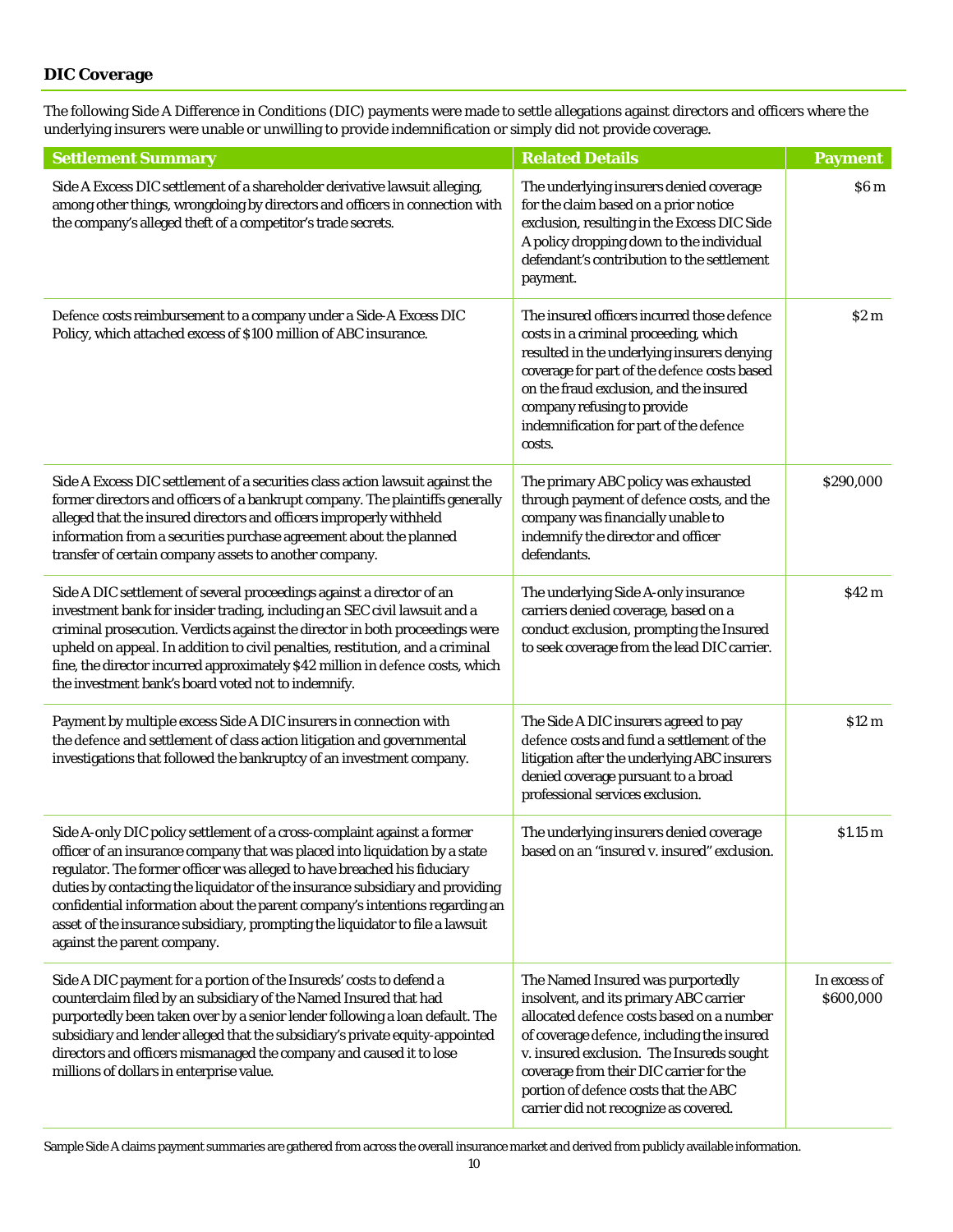| Side A-only DIC payment to fund defence costs and settle direct claims by<br>a company against certain of its former directors and officers based on<br>allegations of self-dealing and misappropriation of corporate assets.                                  | The Side-A insurer was required to pay<br>those amounts after the company's ABC<br>insurers denied coverage pursuant to an<br>insured v. insured exclusion.                         | \$2.5 <sub>m</sub> |
|----------------------------------------------------------------------------------------------------------------------------------------------------------------------------------------------------------------------------------------------------------------|-------------------------------------------------------------------------------------------------------------------------------------------------------------------------------------|--------------------|
| Settlement payment under a Side A Excess DIC Policy for a portion of a<br>plaintiff's fee award in a shareholder derivative lawsuit. The lawsuit was<br>settled for, among other things, the underlying insurers' agreement to pay a<br>\$6 million fee award. | After one of the underlying Side A insurers<br>refused to pay a portion of the fee award, a<br>Side A Excess DIC insurer dropped down<br>to satisfy the disputed part of the award. | \$1 m              |